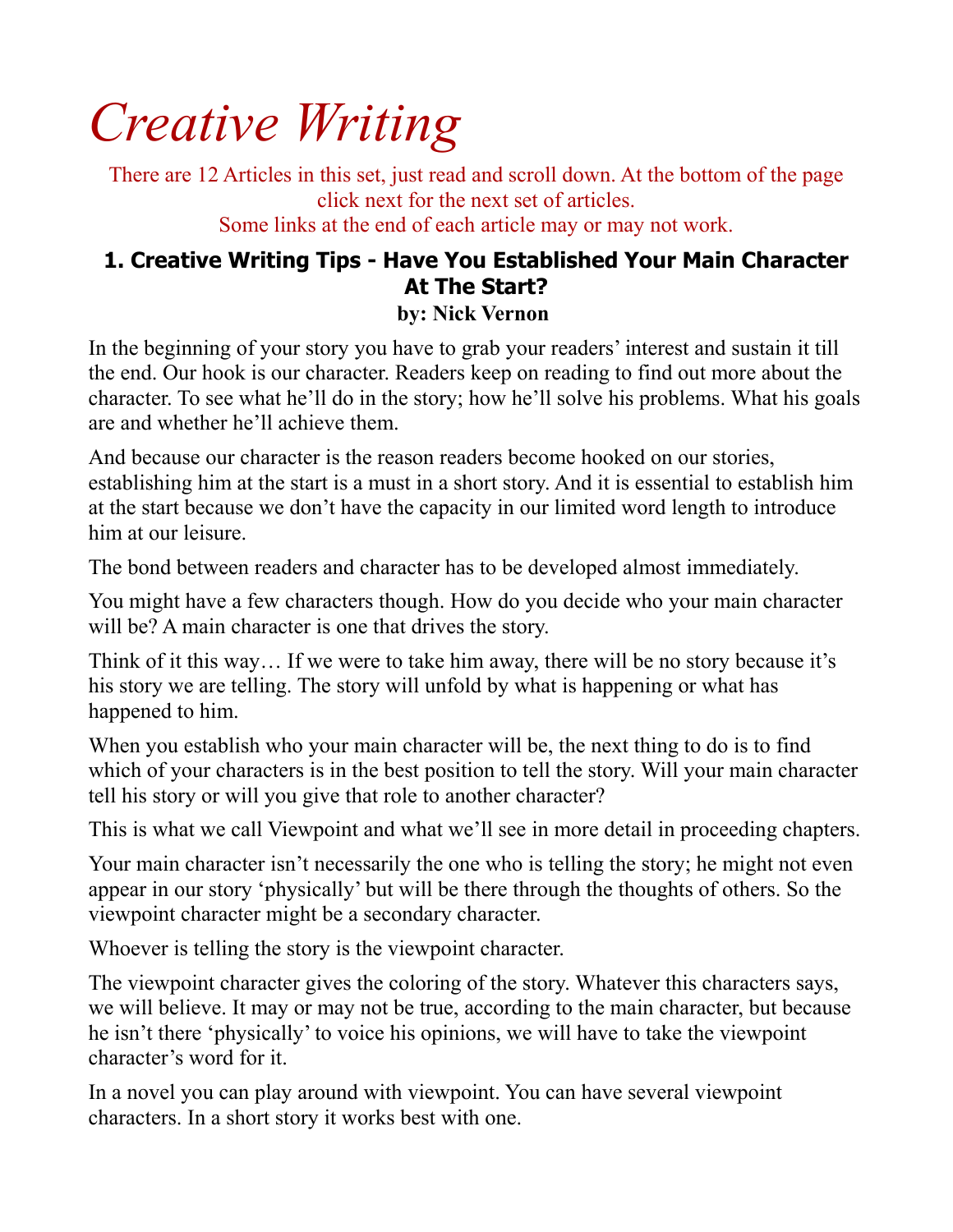So your main character, whether he'll be telling his own story or someone else will be doing it for him, has to be established at the start of your story.

Having said that, let's see the reasons why the main character may not be telling his own story...

- Perhaps our main character is one that readers won't sympathize or empathize with.
- Or the main character will not view highly with our readers
- Or the viewpoint character knows all the facts and can tell the story better
- Etc.

~~~~~~~~~~~

Let me give you an example of a secondary character telling the story of a main character…

Let's say your secondary character is a psychiatrist and the main character is the patient. Depending on what's going to go on in the story, we'll have to choose who's in a better position to tell it. In this case, I will choose the psychiatrist.

I've done this because the patient is confused, being the one with the problems. The psychiatrist knows all the facts and his opinions will make things clearer to readers.

So, as the secondary character (the psychiatrist) unravels the story, we'll become involved in the main character because it's the main character's story that is been told.

This may get a little confusing to the beginner writer. As they write they will have to keep in mind that the secondary character, although he's telling the story, is NOT our main character.

The secondary character is there to do perform a task. He's only the voice. It's the main character we'll become involved with.

A secondary character doesn't play such an important role as a main character does. Therefore, information about secondary characters should be kept to a minimum. It's not his story – it's the main character's story and the spotlight must, most times, be kept on the main character.

Take the above example for instance. It's no relevance to the story how the psychiatrist started his career or where he received his diploma – what's important, is what he has to say about the main character, his patient.

Introduce your main character straight away, as close to the beginning of the story that's possible. Enable your readers to form a bond and that will keep them hooked.

Is your main character established at the start of your story?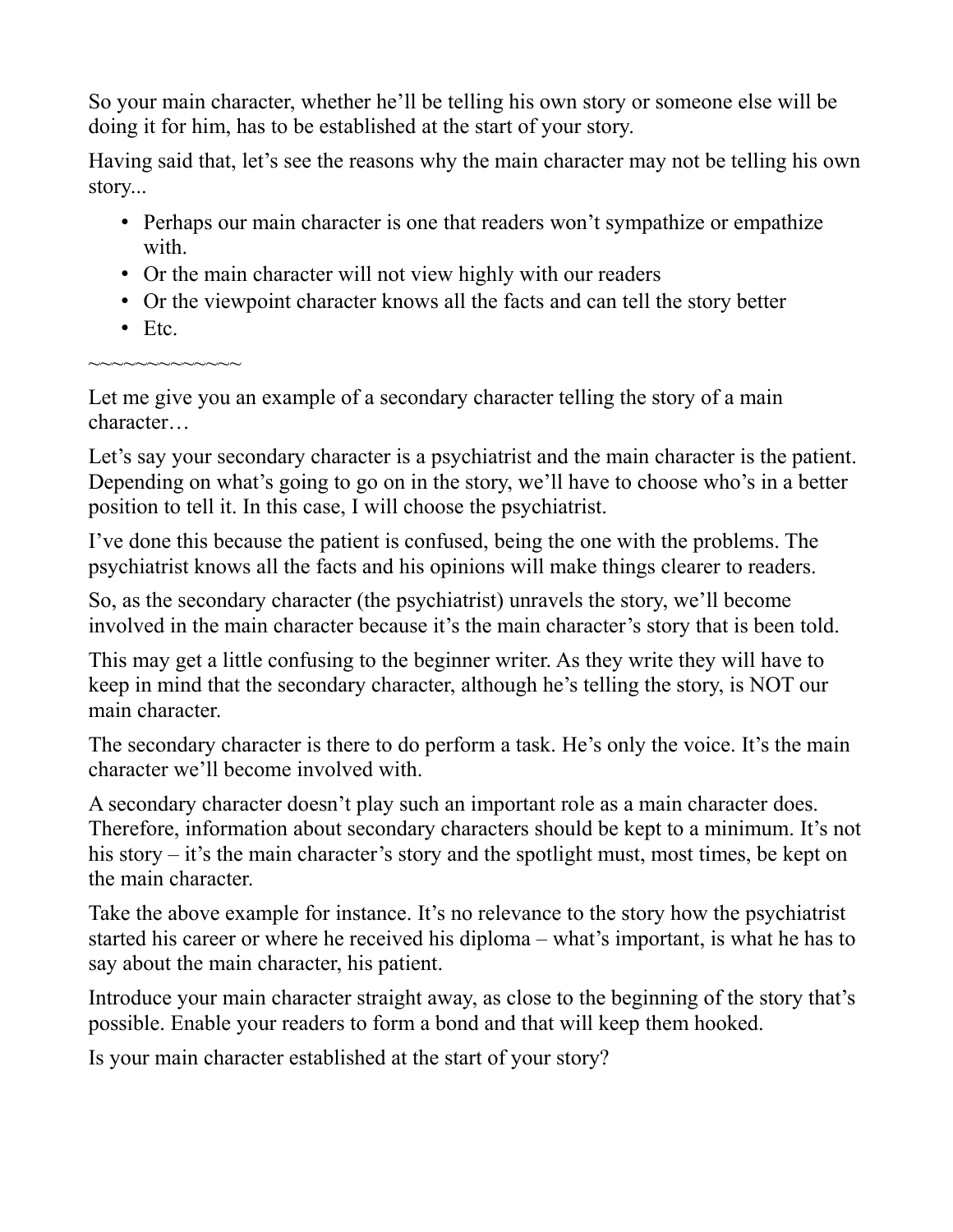## **2. A Guide to Creative Writing That Sells by: Caterina Christakos**

It's unbelievable that with all the creative writing courses out there, that no one teaches the necessity of researching your market before you set pen to paper.

Yes, we all want to be creative and let our imagination go. At the same time, wouldn't it be great to have some of your work published? Even better wouldn't it be awesome to know that you have upped your chances of getting published by around 80% by simply doing a tiny bit of browsing in a library or bookstore?

Here is a way to make sure that there is an interest in your type of story before you pick up a pen or pull out your laptop:

1) Go to the local bookstore and read the writing magazines. Editors actually tell these magazines what they are interested in, in a fairly timely manner. Most of the guess work is taken out for you. You know which editors are looking for what type of stories.

2) Look at the current Writer's Guide. It is filled with editors and publishers looking for fresh material. And guess what? They also tell you what each editor wants and what they are sick to death of.

3) Check out the bookshelves to see which children's books are featured. Is there a trend or pattern? For example the last few years Harry Potter, Artemis Fowl and Charlie Bone have all been hot. It doesn't take a brain surgeon to figure out that magical characters have taken kids and editors by storm.

4) Ask kids what their favorite books are. Ask them why they like one over the other. Ask if their friends are into the same books. Model these themes.

There is no need to make over the wheel or hire a psychic to figure out what publishers, editors and your audience - kids, are looking for. Gather this information and apply it to your writing.

Watch the number of your submissions rise, while your rejection letters become few and far between.

## **About The Author**

Caterina Christakos is the author of How to Write a Children's Book in 30 Days or Less and countless articles both on and off the net. For easy tips on how to write a children's book go to: [http://www.howtowriteachildrensbook.com.](http://www.howtowriteachildrensbook.com/)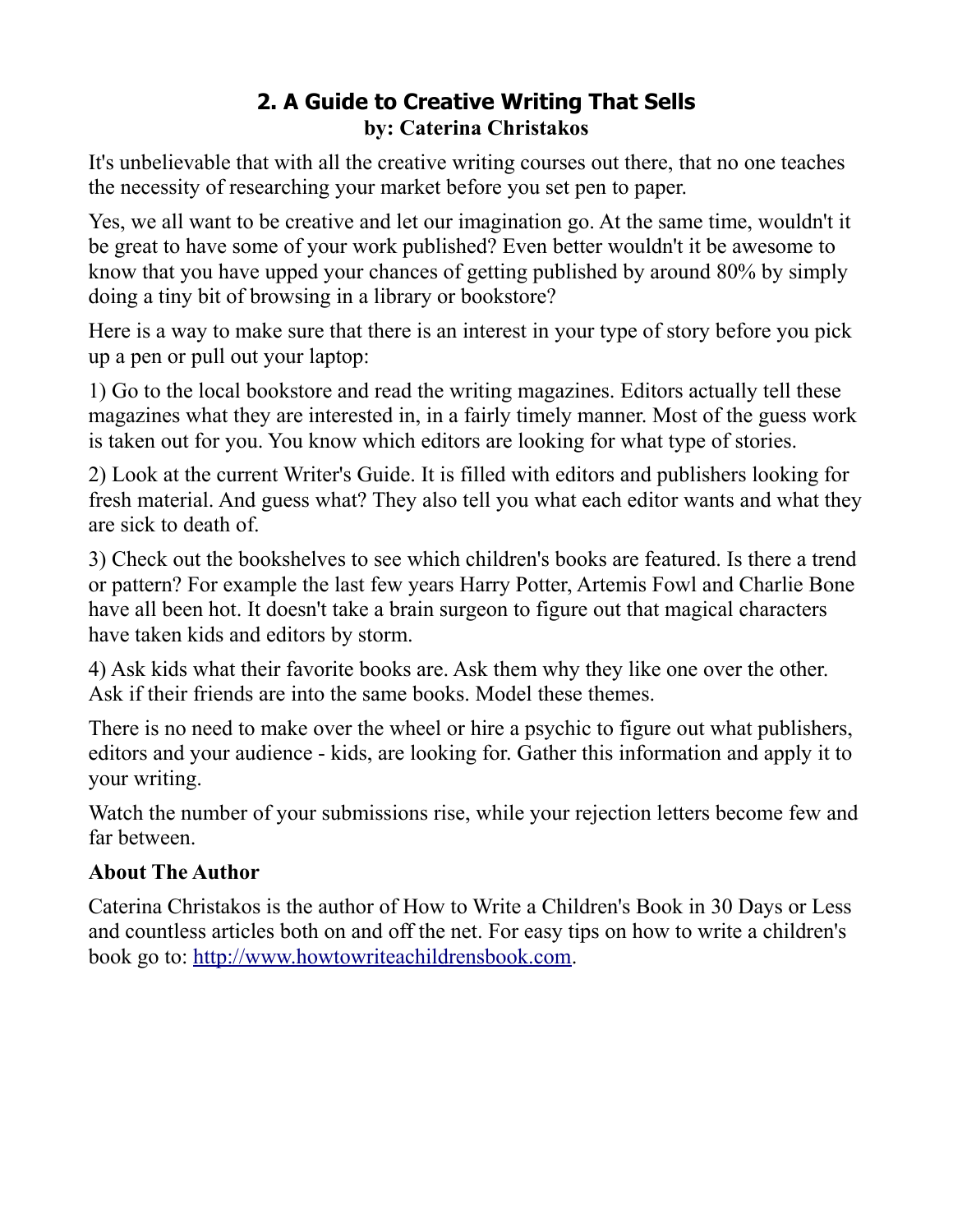## **3. Article Writing: How To Use Your Chakra Energy To Write by: Ron Passfield**

The seven Chakras are the hidden energy centres in your body through which you receive, process and transmit life energies. They act as "energy transformers" and influencers of change.

Your thoughts, emotions or actions can either block or activate these hidden energy centres. In this article, I address ways to activate each of the Chakras to improve your article writing.

1. Base Chakra – the energy of existence

This energy source is associated with survival, self-preservation and security. The major blockages to activating the Base Chakra are "self-sabotage" or self-talk that is full of self-doubt. The real tragedy is that, unless you can manage these self-doubts, you cut yourself off from the other six sources of energy.

You can activate the Base Chakra by: \* Confronting your doubts as self-sabotage and challenging them \* Visualising your completed article and the sense of achievement you will experience with publication \* Sharing your concerns with others who have been successful in article writing \* Listening to your body and learning to release any tensions associated with article writing

2. Naval Chakra – the energy of activity

This source of energy is experienced as "excitement" and is associated with doing, movement, creativity and achievement. The major blockage to this energy source is inactivity brought on by procrastination and self-doubt.

You can activate the Naval Chakra by: \* Checking out online forums and article directories for potential topics of interest to readers \* Making notes on an article topic \* Aiming for a rough first draft (do not let your perfectionist streak intervene!) \* Trying "speed writing" - write what comes to mind without concern for grammar, sentence structure or spelling (helps to thwart perfectionism) \* Taping your ideas - try using an audio tape to get ideas down

3. Solar Plexus Chakra – the energy of control

This energy is experienced as "clarity" and is associated with your sense of personal power and self control. The major blockage to this energy source is a lack of order through the absence of planning. You can tap into the energy of control by creating order, structure, form or guidance.

You can activate the Solar Plexus Chakra by: \* Capturing potential article topics in a document or Excel file \* Matching your task to your energy level – if you are a "morning person" do your creative writing in the morning and your related routine tasks at night \* Capturing ideas on how to write articles and creating your own set of guidelines \* Setting up documents on your computer with article headings and doing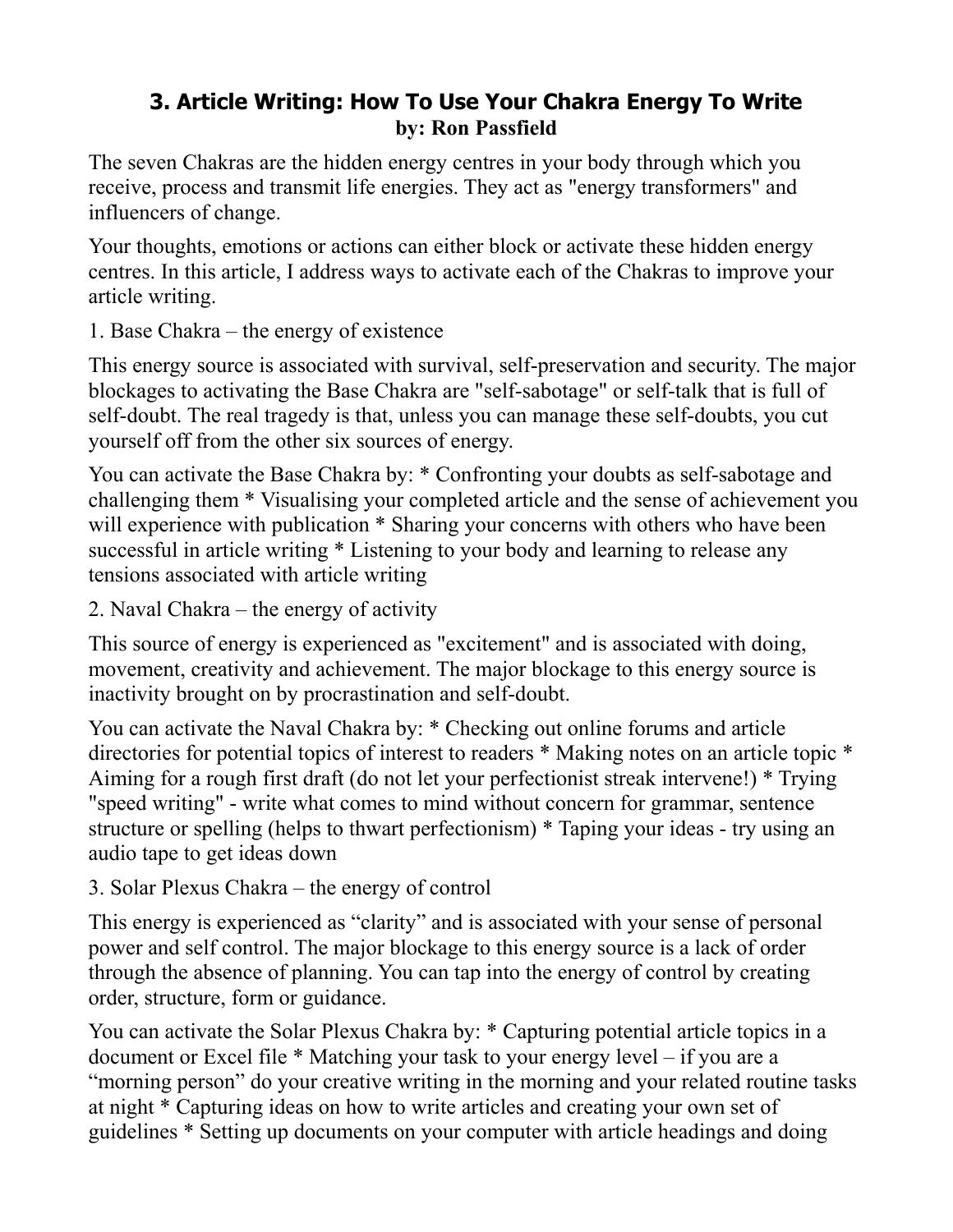occasional "brain dumps" \* Building your own list of preferred article directories for submission of articles (include submission URL and key requirements, eg. word length, format) \* Establishing output targets and a routine for article writing

4. The Heart Chakra – the energy of community

This energy is experienced as "connection" - brought about by your relationships with others and by engaging them in collaborative activity. The major blockage to this energy source is "isolation" – cutting yourself off from supportive relationships.

You can engage the Heart Chakra by: \* Participating in discussion forums focused on article writing \* Developing a "learning partnership" with one other person for your mutual benefit \* Connecting to other people through workshops and teleconferences \* Sharing your article ideas with a "significant other" – your life partner, for example  $*$ Taking time out to be with your friends \* Joining an action learning group devoted to article writing

5. The Throat Chakra – the energy of meaning

This energy is experienced as expression and is associated with metaphors, communication and beliefs. The blocks to this form of energy are unclear thinking and a lack of focus.

You can engage your Throat Chakra by: \* Journaling to capture your thoughts and reflections \* Drawing diagrams and flowcharts to clarify what you are trying to say in your writing \* Developing concept maps to clarify the relationships amongst activities, ideas & principles \* Using metaphors to create new perspectives and meanings

6. The Third Eye Chakra – the energy of integration

This energy is experienced as intuition and is associated with left and right brain, integration of male and female, wisdom and holistic approaches. One of the major blocks to this form of energy is "busyness" – incessant activity with no time for reflection.

You can engage your Third Eye Chakra by:  $*$  Undertaking creative activity – e.g. painting, drawing or writing poetry \* Being still – getting in touch with nature and your own body \* Taking a walk – physical activity provides a good balance for sitting and writing \* Clearing the clutter from your desk and your life – a cluttered workspace can clutter your mind

7. The Crown Chakra – the energy of Spirit

This energy is experienced as transcendence and is associated with higher purpose, vision and higher consciousness. The major block to this energy is an obsession with Materialism.

You can embrace the Crown Chakra by: \* Meditating – this helps you get in touch with your higher consciousness \* Singing – helps you to find your deeper self \* Revisiting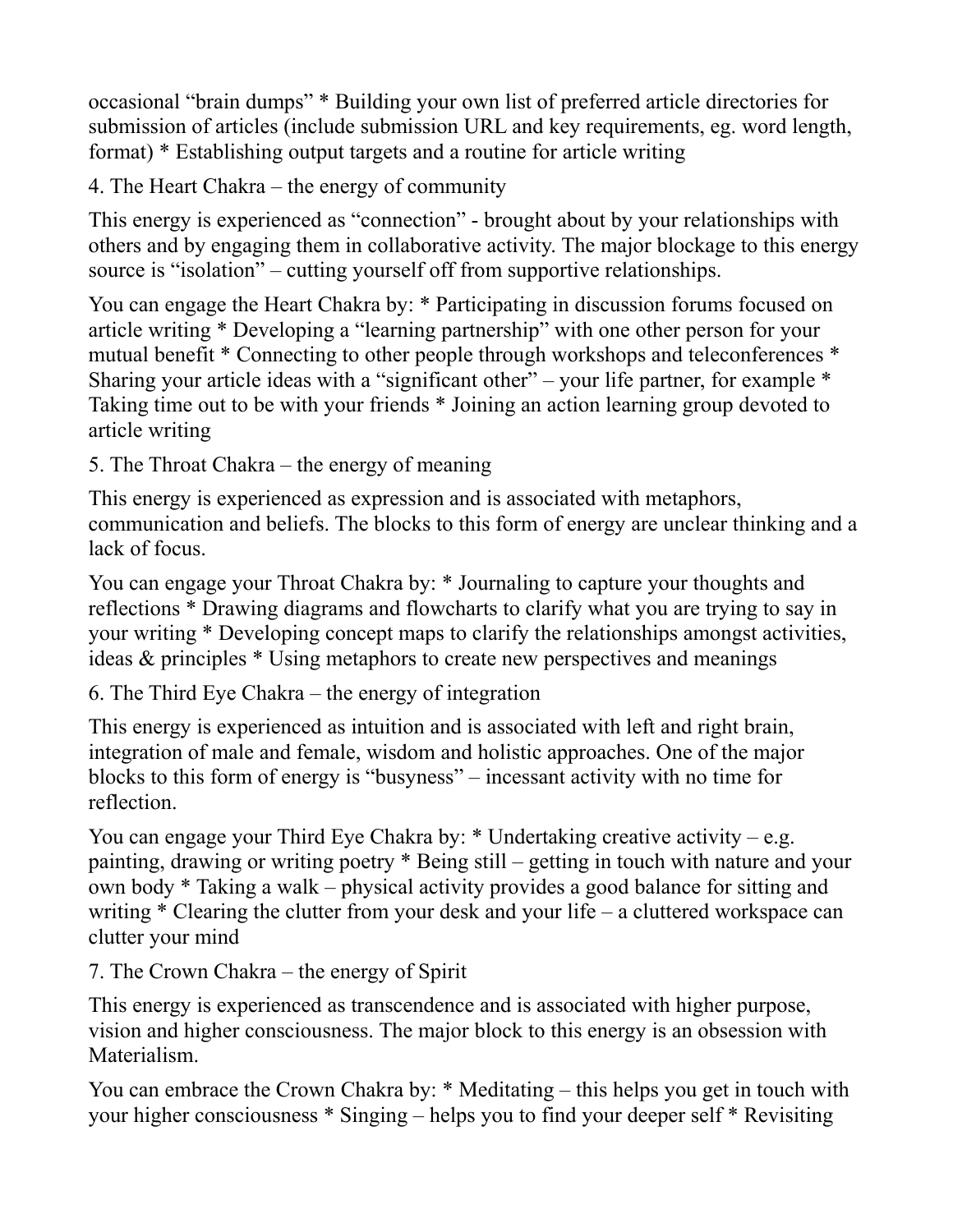your spiritual origins – this may be through prayer or participation in religious activities

The Chakras are interconnected and interdependent. They embrace the whole person – the irrational and rational, the intuitive and emotional, the pragmatic and the aesthetic and the material and spiritual.

You can activate your Chakras to improve your article writing and your daily living.

Copyright 2005 Ron Passfield

#### **About The Author**

This article is written by Ron Passfield, PhD, affiliate marketing coach, who is developing his affiliate business through the step-by-step coaching offered by the Affiliate Classroom: [http://www.affiliate-marketing-coach.blogspot.com/.](http://www.affiliate-marketing-coach.blogspot.com/)

Subscribe to Ron's weekly "Emarkting Strategies" ezine and receive a bonus gift: [http://www.emarktingstrategies.blogspot.com/.](http://www.emarktingstrategies.blogspot.com/)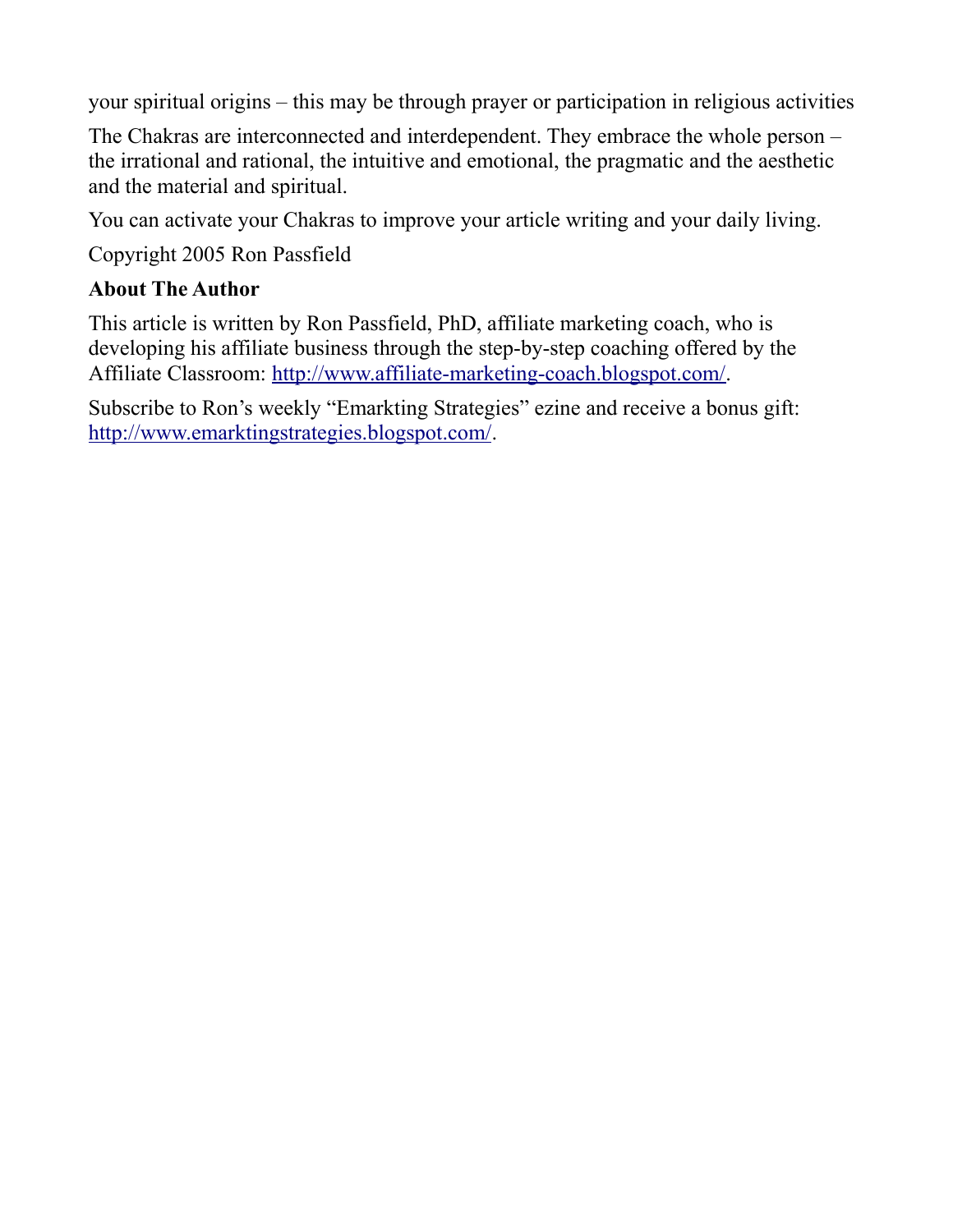## **4. Beginnings by: Rita Marie Keller**

Just about everyone is familiar with this beginning: "In the beginning God created the heavens and earth. The earth was without form and void, and darkness was upon the face of the deep . . ." (Genesis 1: 1-2 RSV) In a sense we're playing God when we write a story. We create the characters, plot, and setting, turning a blank page—nothingness into a compelling story.

Not only is your first scene the first impression of a story, it is the doorway that invites your reader on a journey. First scenes are what determine whether or not your reader is going to follow your characters to the end.

Your beginning must accomplish several things:

Introduce your characters

Establish the place and time the story occurs

Introduce the conflict or point at which change begins.

Your opening sets the tone, mood, situation or problem. It actually begins in the middle of things.

Looking at the first lines of Genesis from a purely literary standpoint, the first lines introduce God as the protagonist. The time and setting (simply) is the moment of Creation, same as the point of change. Before God created the world there was nothing. For the purpose of this illustration from a literary standpoint, Nothing was what happened before the story begins. It starts in medius res—in the middle of things.

Let's look at a few opening lines of other stories.

I could tell the minute I got in the door and dropped my bag, I wasn't staying. "Medley" by Toni Cade Bambara

This blind man, an old friend of my wife's, he was on his way to spend the night. "Cathedral" by Raymond Carver

She told him with a little gesture he had never seen her use before. "Gesturing" by John Updike

Something has already happened before the opening line. The first line is actually the middle of the story. Each story has its own history. The plot is affected by something that happened before the first sentence on the first page. In Anne Bernays and Pamela Painter's book, What If? They describe story beginnings: "... think of the story as a straight line with sentence one appearing somewhere beyond the start of the line ideally near the middle. At some point, most stories or novels dip back into the past, to the beginning of the straight line and catch the reader up on the situation—how and why X has gotten himself into such a pickle with character Y."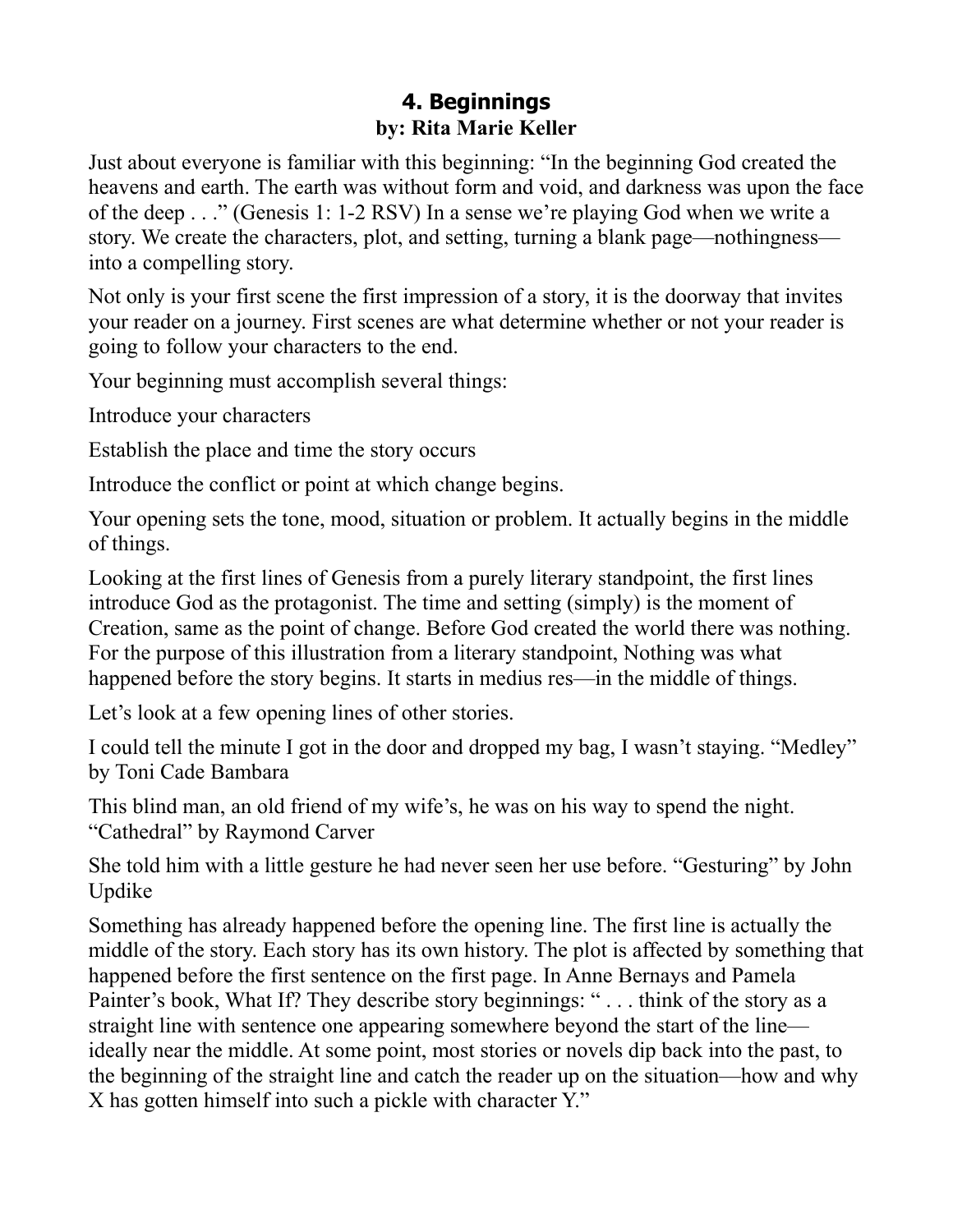Take out an old story, or one you've been working on. Look at the opening scene. As yourself: Does the story have a past? Is the current conflict grounded in the history of the story? If you answer no, then you don't know your story's past well enough.

John Irving said: "Know the story—as much of the story as you can possibly know, if not the whole story—before you commit yourself to the first paragraph. Know the story —the whole story, if possible—before you fall in love with your first sentence, not to mention your first chapter.

#### **About The Author**

Rita Marie Keller has written and published numerous short stories, articles, and essays. Her novel, Living in the City was released September 2002 by [Booklocker.com,](http://Booklocker.com/) Inc. She founded the Cacoethes Scribendi Creative Writing Workshop in 1999.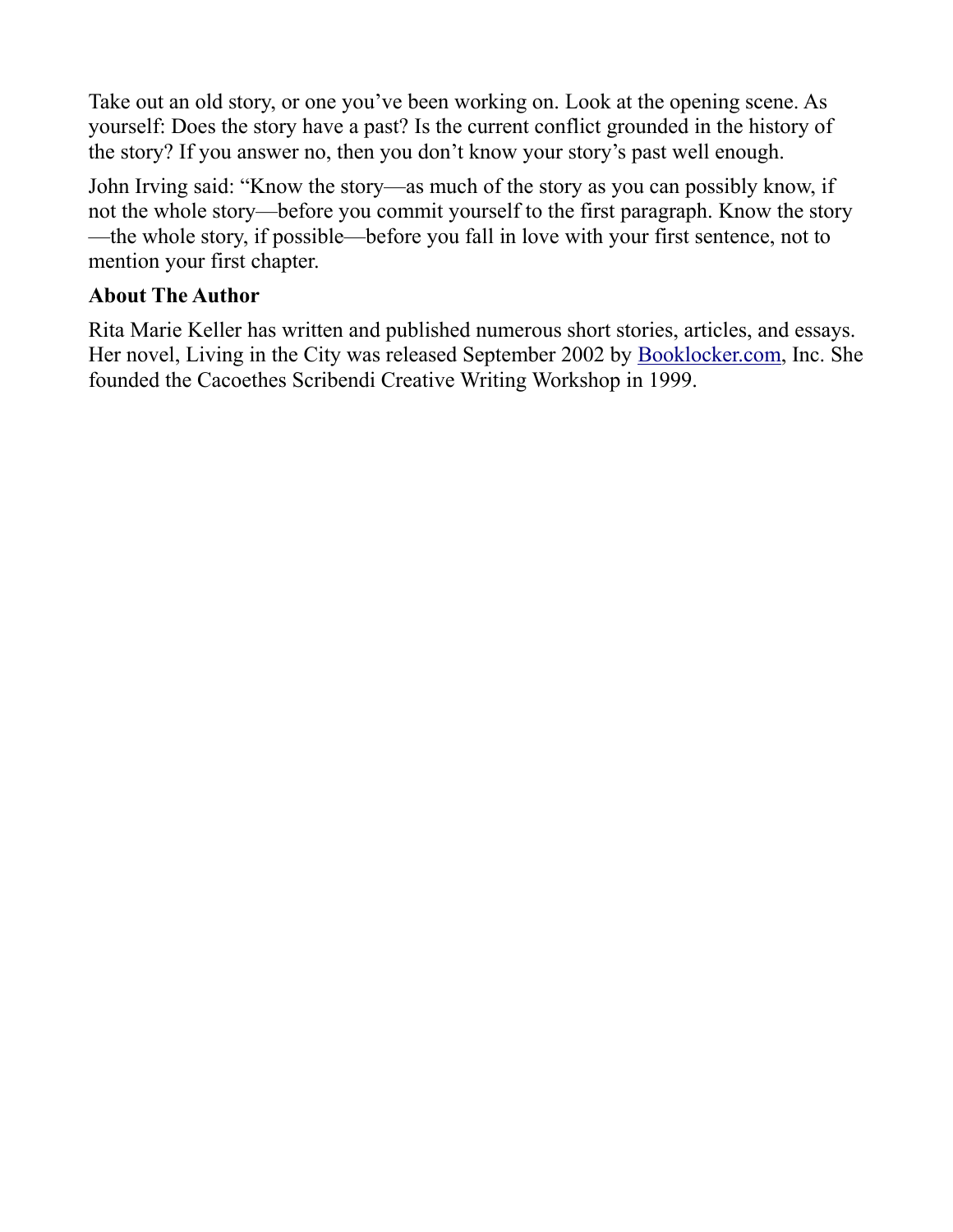## **5. Can Your Theme Be Proved In Your Story? by: Nick Vernon**

Creative Writing Tips –

Your theme has to be something you can prove in your story - It doesn't have to be a universal truth. This means that your theme doesn't have to be something that happens in real life all the time (providing our logic can accept it, in order for us to believe it).

Whatever story you choose to write, be it a contemporary or a story which requires elements of fantasy such as in horror, science fiction etc… the events of that story have to appear logical.

What is not logical and consequently not believable is...

A character that has no knowledge of computers and overnight becomes a computer whiz

A car that goes over a cliff, bursts into flames and the character manages to escape unscratched

Etc

These are not believable because they can't and don't happen in real life and our logic doesn't accept them.

Your theme will be believed when you prove it (providing of course you can.) Let's see how you can do that.

We'll start with a theme…

"Hard work leads to success.'

Our story is about a character whose goal is to reach a managerial position within the company that he works. For the reader to see how the character will reach his goal I will show him…

- Working hard
- Working long hours
- Using his initiative
- Being responsible

And all those qualities, in the end, will secure him the promotion he has been aiming for.

So my theme here will be proved that 'Hard work leads to success' because my character succeeds in the end.

>From the examples I have given so far, you may have noticed that my stories end on a happy note. Yours don't have to. The ending will depend on the story you are writing and how you, the writer, prefers to end it.

I could have done the reverse with this theme. I could have said,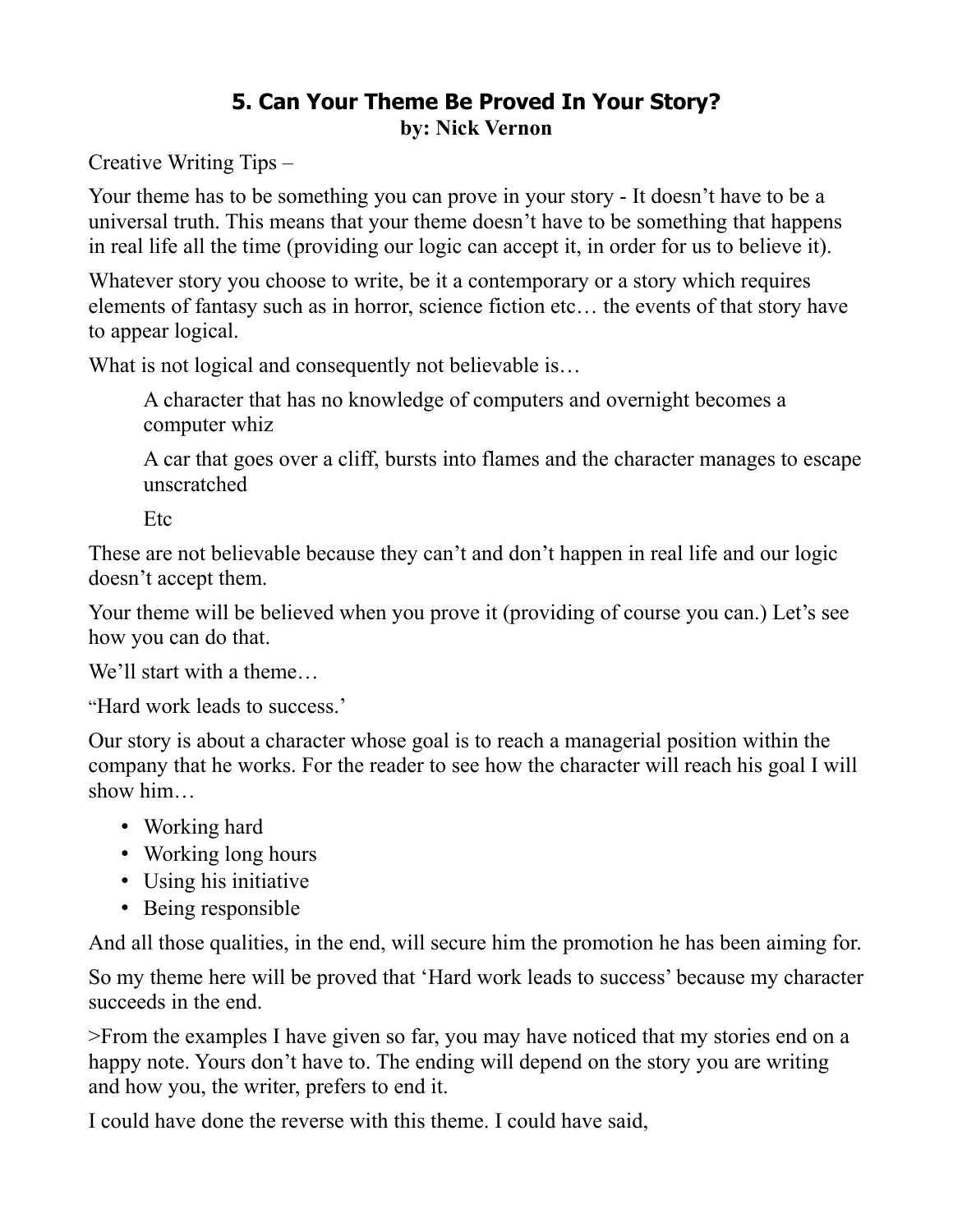"Hard work doesn't lead to success."

My story will be the same but in the end I will have the character missing out on the promotion. Both themes will be proved because I have proved them in my story.

Any theme can work in a story providing you can prove it.

Have you proved your theme?

#### **About The Author**

Besides his passion for writing, Nick Vernon runs an online gift site where you will find gift information, articles and readers' funny stories.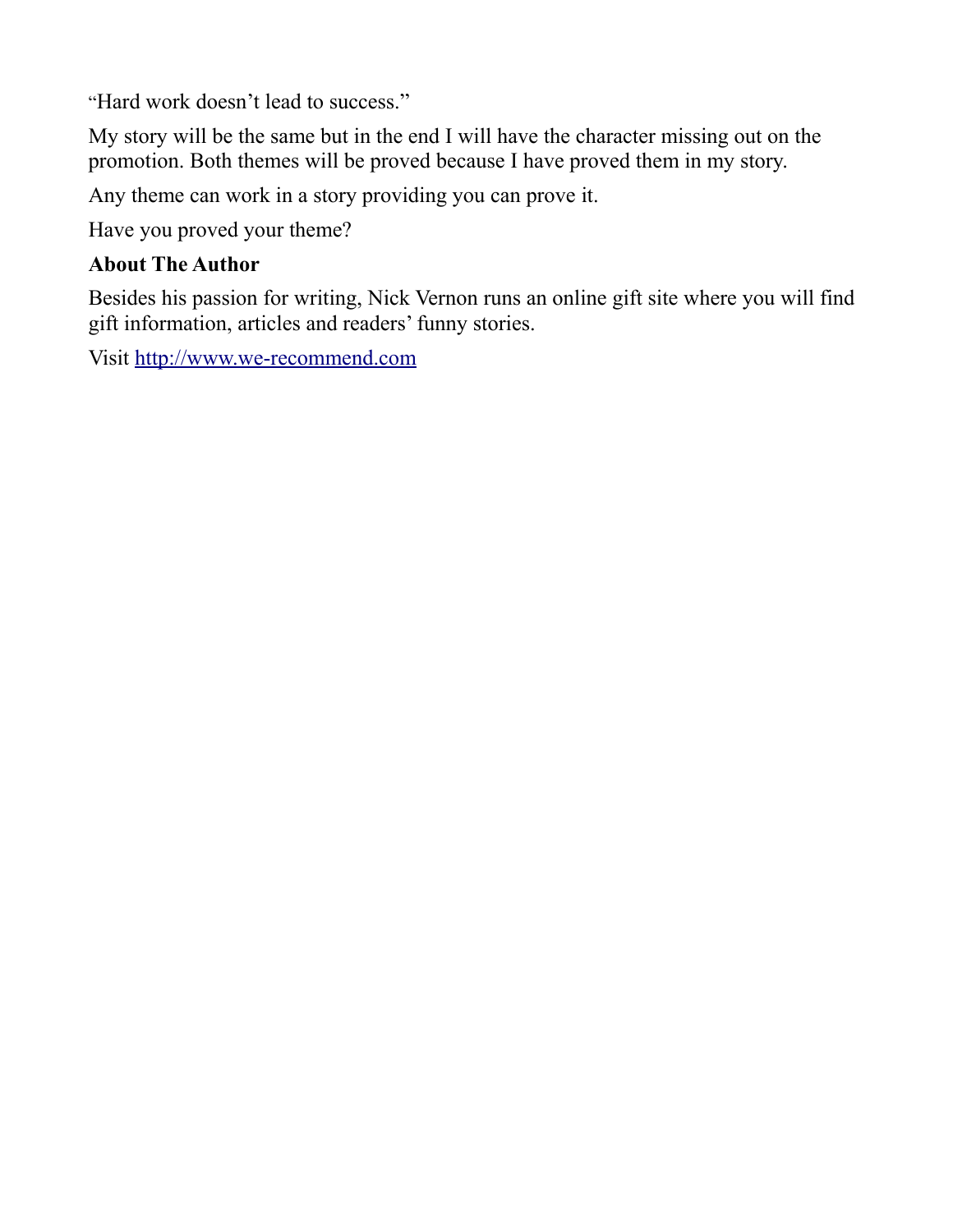## **6. Documenting Everything: Your Journal is Your Logbook by: Stephen Earley Jordan, II**

Sailors had it for years. Great explorers had it as well. If you go on an expedition to an ancient Aztec mound, more than likely the archaeologist will have one too - so, why shouldn't you own one?

No, I'm not speaking of the scurvy that plagued the sailors! No, I'm not speaking of the Loch Ness Monster or Bigfoot, whom explorers claimed to have seen in snowy Manitoba winters. Nor am I speaking of a lost city, which was never truly lost, but simply buried under mounds of earth and recently dug up by an archaeologist.

I'm speaking of journals. Journals? Yes! Keeping a journal can be just as much of an adventure as sailing the high seas, exploring unknown Canadian wilderness or digging in the dirt to find buried treasure.

Journals have been a source of reflection for centuries. My suggestion is to look at your writing career as if you're an explorer analyzing new-found land; an archaeologist digging up new artifacts and renaming them and so on...

How can you do this? Well, view your journal as a logbook and document your daily happenings. Here is a suggested format for keeping your captain's log.

Divide your journal entries into sections: Date, Weather, Mood, Events and Freewrite

1. Date: This is the obvious one (for some people). Write the month, day and the year. Also write which day of the week it is (i.e., December 17, 2001; Monday).

2. Weather: Make note of the temperature outside. Is it 100 degrees? Or perhaps it's only 20 degrees? Is it raining and 35 degrees? Snowing and 110 degrees? Raining cats and dogs? (Don't step in a poodle....)

3. Mood: What's going on in your head? Did you just get off the phone with your exlover who ruined your day and sank you into the depths of depression? Write about it. Did you manage to pull off some wondrous passive-aggressive revenge against said exlover? Write about that too and how it made you feel.

4. Events: Here's where things get a bit complicated - for some. You have to do your homework. Watch television, read the newspaper and write a few lines about what's going on in your city, state, country or the world in general.

5. Freewrite: Here's your chance to shine. Since we're all writers, we should leave a section for freewriting. Allow yourself some space to simply write aimlessly without direction. But, here's the challenge - try to limit yourself to a certain number of lines.

When you keep these entries for a week, two weeks or a longer period of time, it can be extremely beneficial. Comparing and contrasting the Mondays or Tuesdays could be a surprising learning experience.

Many times I've written stories and wanted to "know" what 78 degrees felt like, so I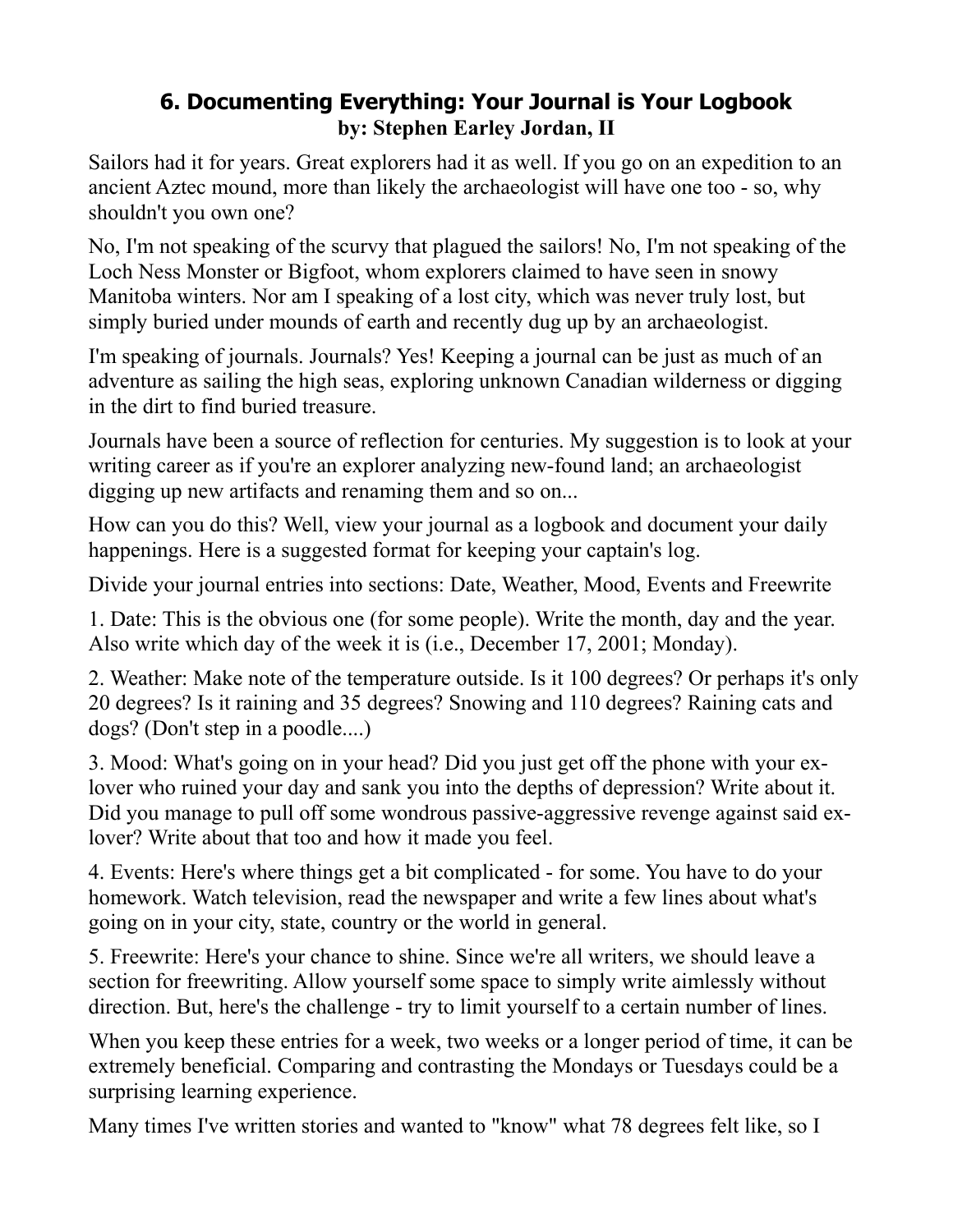went to my journal and found an entry, read my mood descriptions and weather descriptions and was easily informed from my own documentation.

Keep in mind, a good writer documents everything - whether it be on paper or just in the mind's filing cabinet. But, to keep things in order, try to keep your documentation on paper - or at least saved to disk.

#### **About The Author**

Stephen Jordan, a medical editor, has five years experience within the educational publishing industry. Stephen was a freelance editor with such educational foundations as Princeton Review, The College Board, New York University, and Columbia University. Away from the office, Stephen promotes his creative writing with his home-freelance business OutStretch Publications and his artwork. Stephen holds two Bachelor of Arts degrees in writing and literature from Alderson-Broaddus College of Philippi, West Virginia.

[Editor@OutStretch.net](mailto:Editor@OutStretch.net)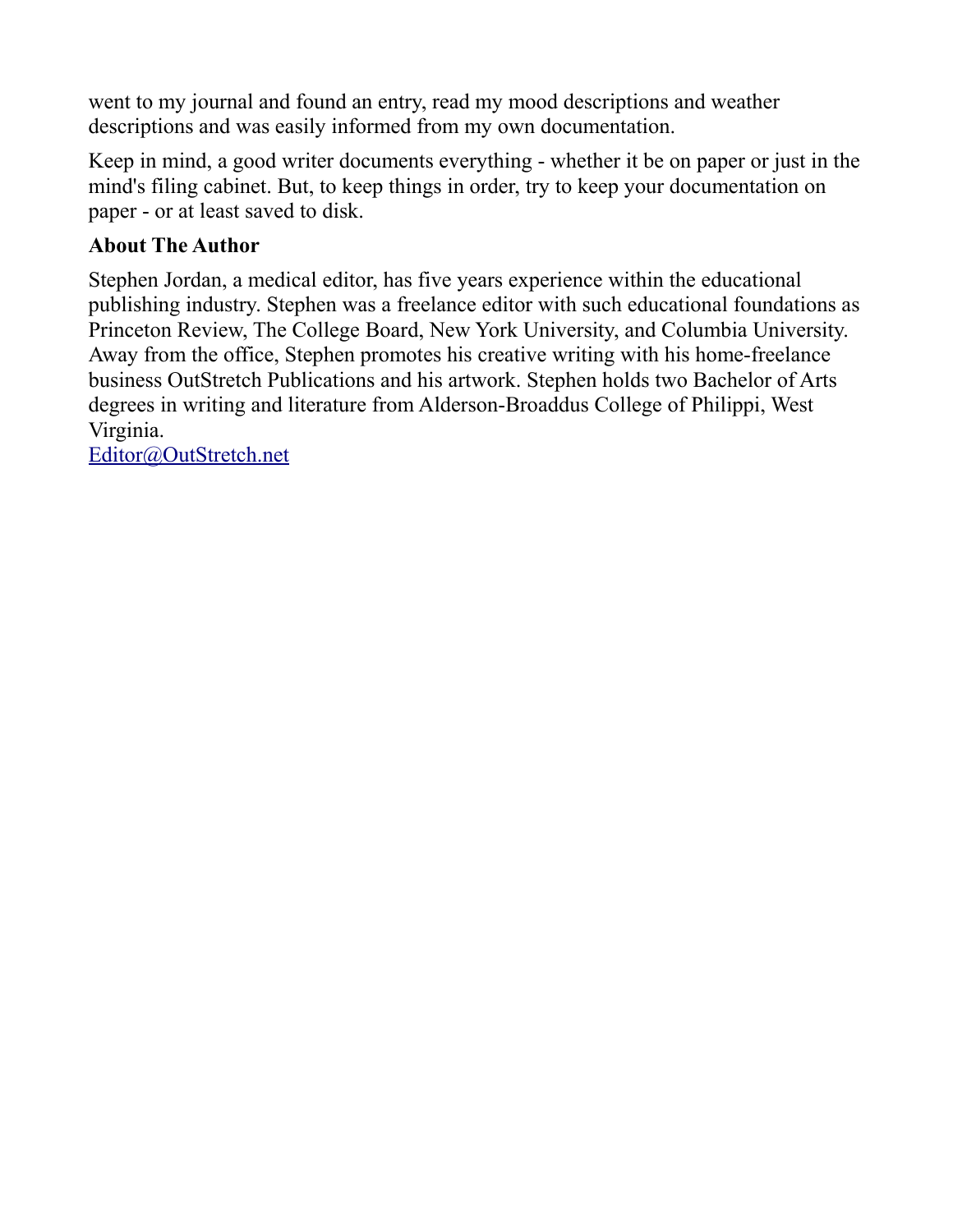## **7. Does Each Element of Your Story Further The Theme? by: Nick Vernon**

Creative Writing Tips –

Whichever theme you choose, all the elements, which make up your story, dialogue, conflict, scenes, etc should be written with the theme in mind.

Your theme should progress the story.

If you find that anything in your story doesn't progress it, it should be cut when you are in the editing stage.

Before we see an example of elements written with a theme in mind, let's think of a theme and a story….

The theme is…

'Arrogance Leads To Humiliation'

Very briefly, this story is about a character that believes he is better than his colleagues.

His goal is to get promoted to a managerial position. What will prevent him from reaching his goal, is the fact that management are aware of his arrogance and they don't believe, with his attitude, he is the right person to manage the staff.

To meet his goal, the character will take on more work than he can handle. He will do this to prove to management, that he is the right man for the job. But in the end, he will make a grave error and his arrogance will lead him to humiliation.

Now let's take a look at the elements of this story…

Dialogue

The character's dialogue will show his arrogance, by the tone of his voice and the words he chooses to express himself.

Characterization

I will show my character is arrogant by the way I describe him and from how other characters see him.

**Motivations** 

I will explain what makes him think he is better than everyone else.

Goal

I will state his goal and show how it arises from the fact that he believes himself better than everyone else.

Setting

The setting is going to be in an office environment. I can show his arrogance through the setting by perhaps describing the contents of his desk (trophies) and his desk area in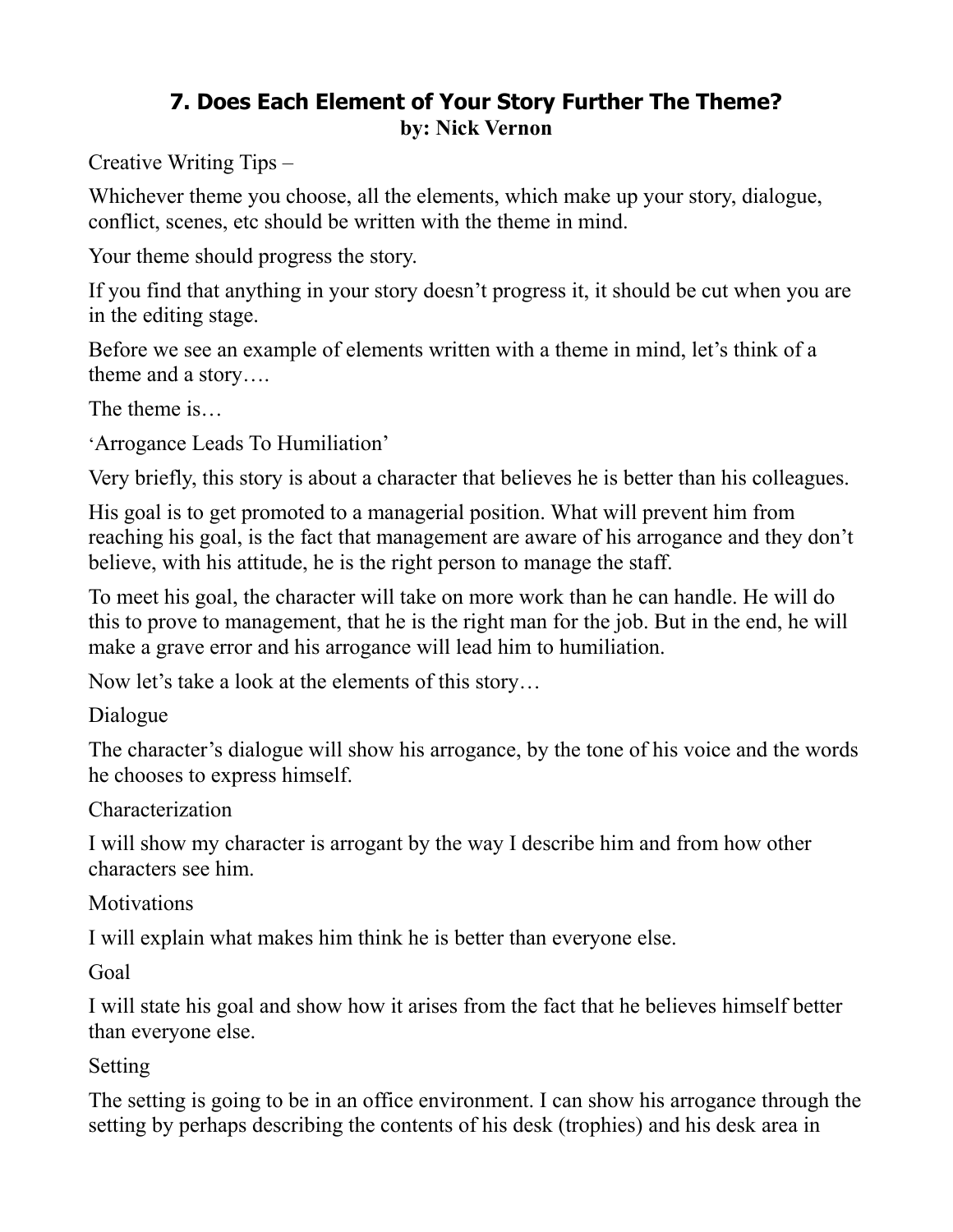general (diplomas on the walls.) etc.

Conflict

The conflict will come from himself. He is the one that creates it by doing and saying things, which create dislike.

Climax

The climax is the highest point in my story where the conflict and his arrogance will come to their peak. Here we will see how he tries to overcome the conflict and reach his goal by taking on more work.

Ending

I will end my story with my character's humiliation. He takes on more work and makes an error in judgement. Which not only prevents his promotion but also gets him fired.

My theme here would have run its course.

Does each element of your story further your theme?

## **About The Author**

Besides his passion for writing, Nick Vernon runs an online gift site where you will find gift information, articles and readers' funny stories.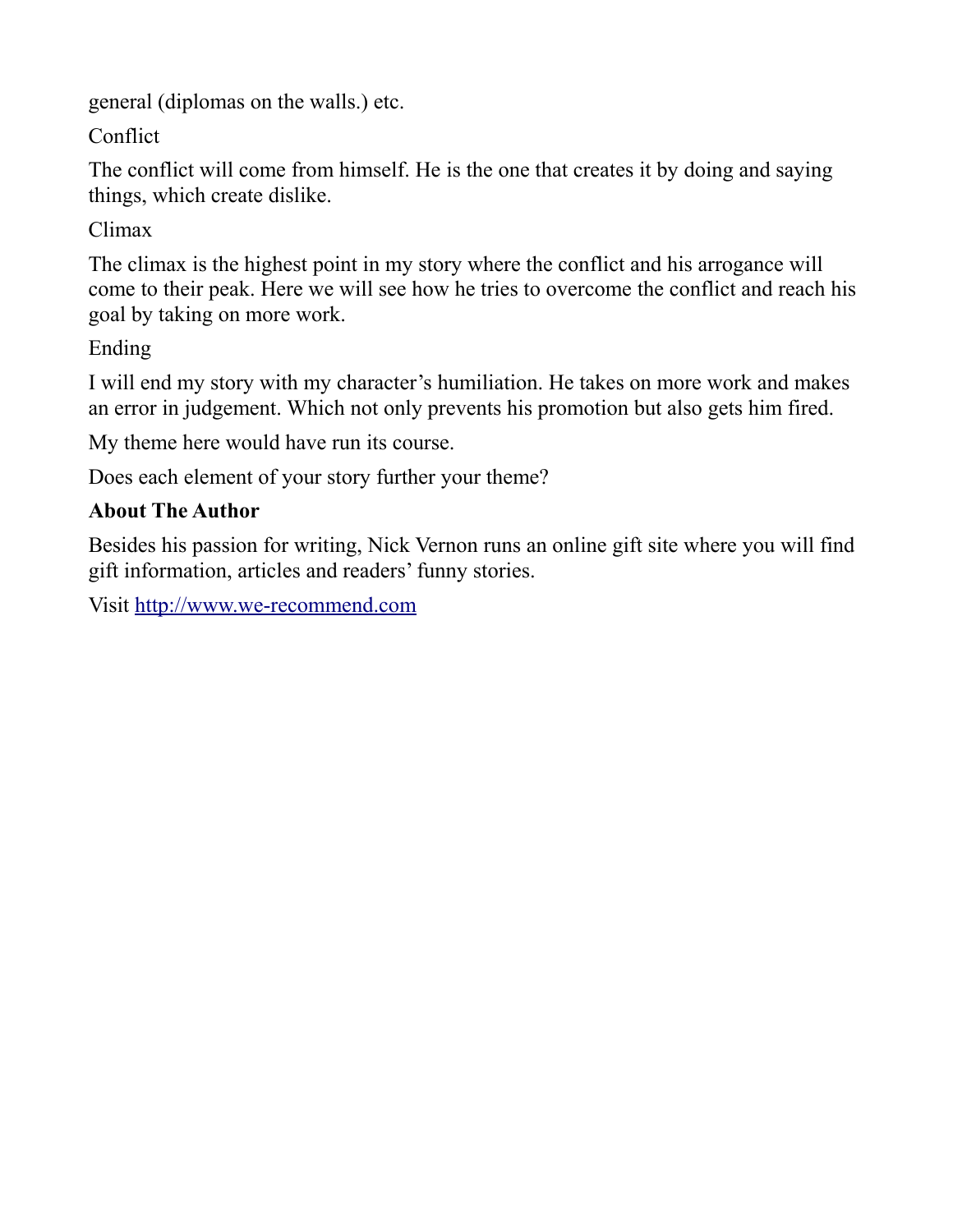## **8. Does Your Plot Suit Your Characters And Vice-Versa? by: Nick Vernon**

Creative Writing Tips –

When an idea comes to us for a short story, we either think of a story line first or a character first. Whichever we think of first, and later on build, we have to make sure the plot and the character suit each other.

Example one – We think of a story line first.

Your story is set in a rural area. A company opens a factory and employs workers from that small town. The residents welcome this, as there aren't many jobs going around. The management takes advantage of that fact and exploit the workers.

Using a technicality in the system, perhaps listing them under different job titles in their books, they pay them less than they are entitled. Your main character sees this injustice and leads the workers to rebel against the management.

Now in a plot like this you will need your main character to posses certain qualities. Like…

Leadership

To be able to lead the people to rebel.

Convincing

The workers are from a rural area. Some might be uneducated and not aware of their rights. The main character has to convince them that what the management is doing, is wrong.

Persuader

Living in a rural area, jobs are hard to find. Most of the workers will view the company as their savior. Their thinking will be that receiving little money is better than none at all. The main character has to persuade them that being in a rural area the company needs them as much as the workers need the company.

Strong Personality & Confident

We need a strong character that will see things through to the end. We don't want someone giving up when things get tough. He will also need to be confident that he is doing the right thing (not to make things worse for the workers) and believes in himself (knowing what he's doing is right).

Strong people skills

To be able to speak and relate to people on all levels.

Negotiator

To negotiate a solution with management and workers.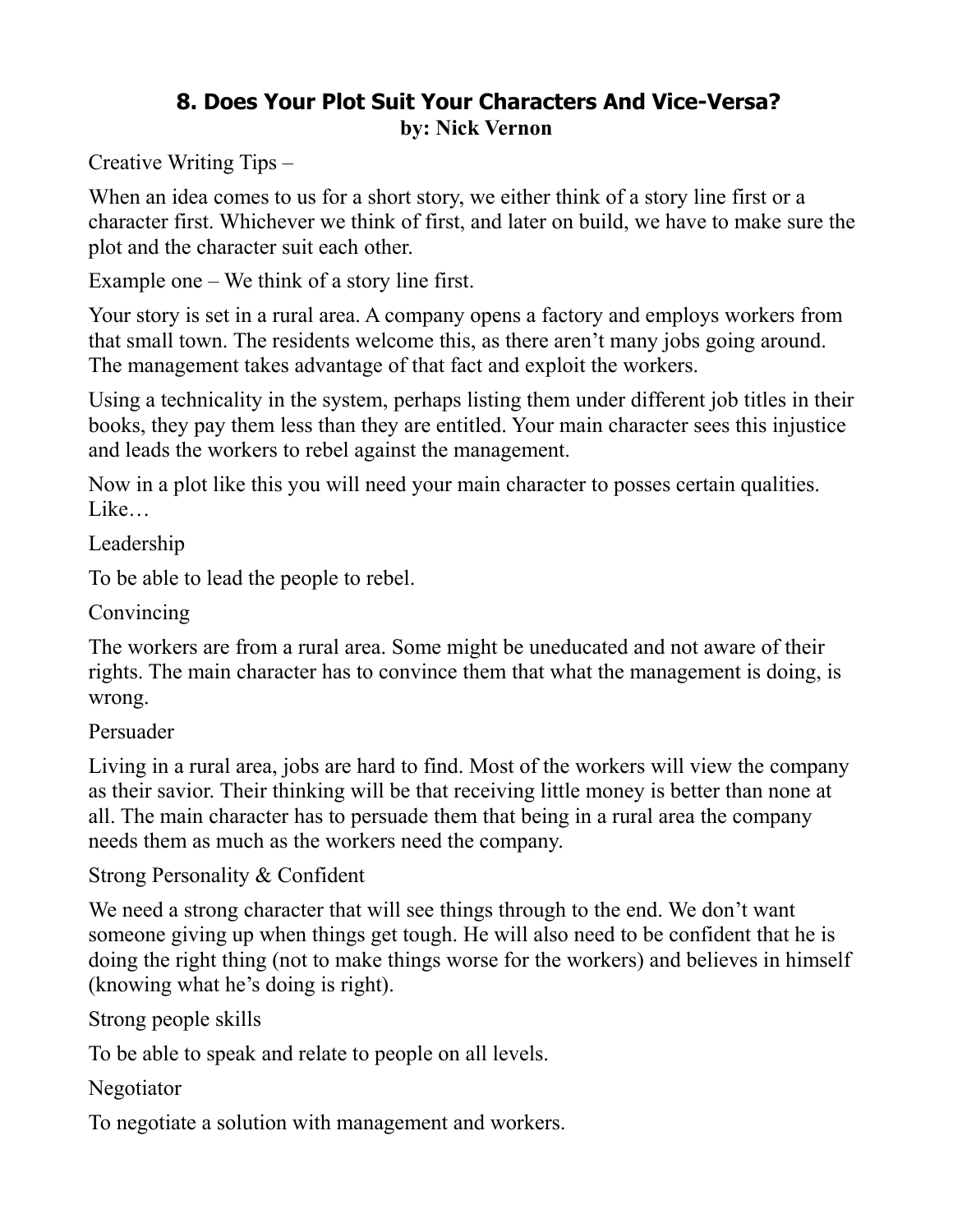Public speaker skills

~~~~~~~~~~~~~~~

To be able to address this mass group of workers, in a voice that is confident, persuading, authoritative etc.

So these are the qualities we will need our character to have.

Now let's see if we can make him believable. Remember he lives in the same rural area, so what makes him different from the rest of the workers who are willing to settle for less?

I could say he recently move to that rural area from the city. He used to work as a union leader and wanted to get out of the rat race. But having fought for workers rights his entire career, he can't stand now to see injustices and comes to the decision to fight for them and himself.

So this character would suit our plot because we need someone like him for our story.

 $\sim$ ~~~~~~~~~~~~~~

Example two – Thinking of a character first

We notice a man on the street. Something about him triggers our interest so we decide to write about him in a short story. So at this point we will build the character first and then work a story around him.

Let's go back to where we saw him...

He's walking briskly along a busy street. He's in a hurry. He's dressed in a three-piece suit, which indicates he might be a businessman. He's got a stack of documents under his arm; a briefcase in his left hand and his right hand is occupied by holding the phone to his ear, which he's shouting into.

Let's observe him closer…

~~~~~~~~~~~~~~

He's in his mid thirties. He looks authoritative. Perhaps he has his own business. Why is he shouting into the phone? Perhaps one of his employees made a mistake, which has cost the character a lot of money.

What if this employee made the mistake on purpose? What if he's secretly working for the opposition, planted to destroy the main character's company? What if the owner of that opposing company is the main character's own brother? Etc…

So as we analyze this character and ask questions about him, our plot begins to unfold.

Plots and characters have to suit each other.

When we have finished plotting and are ready to write the story, they shouldn't be illfitting pieces of a puzzle – They should be a perfect match.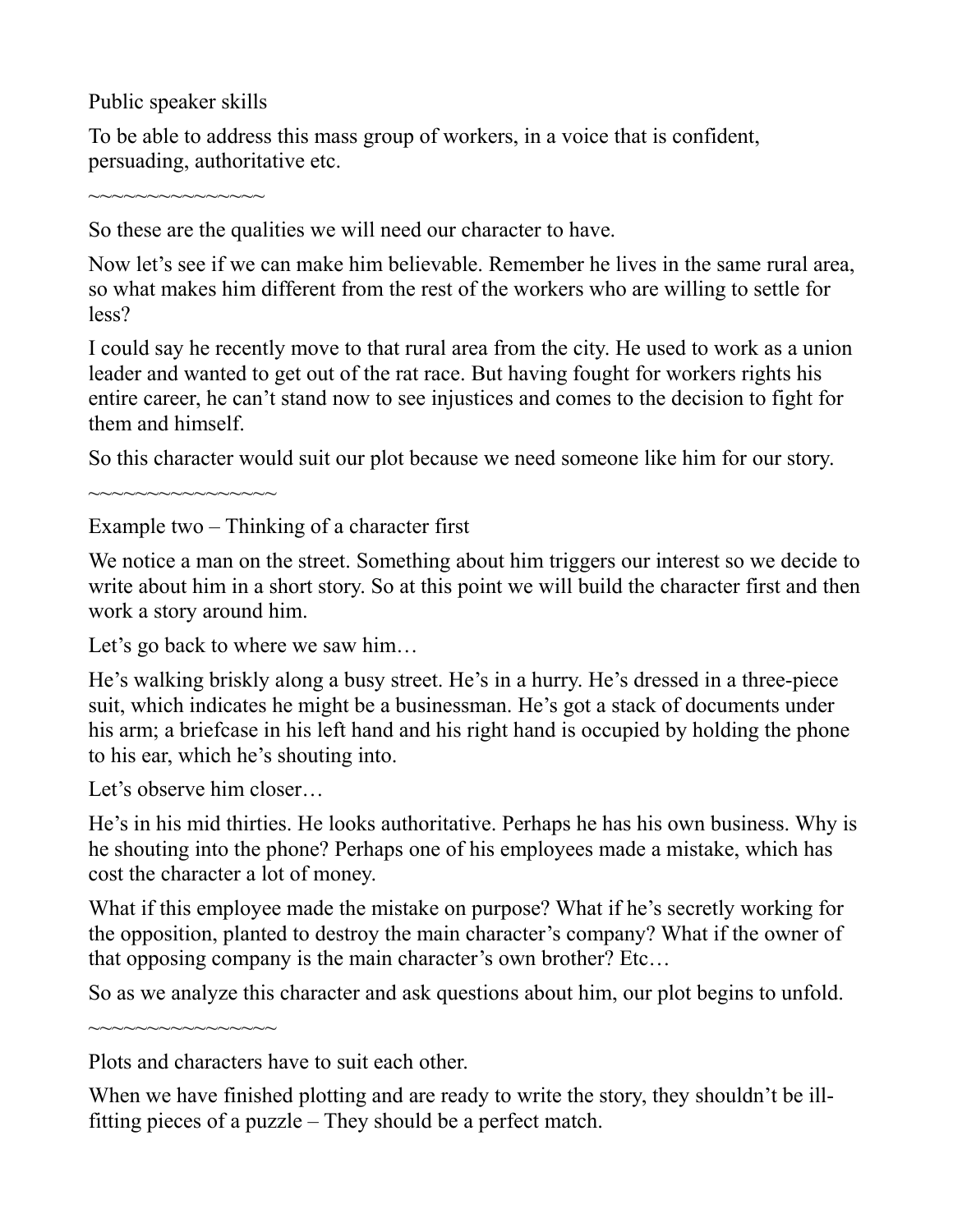Does your plot suit your characters and vice-versa?

## **About The Author**

Besides his passion for writing, Nick Vernon runs an online gift site where you will find gift information, articles and readers' funny stories.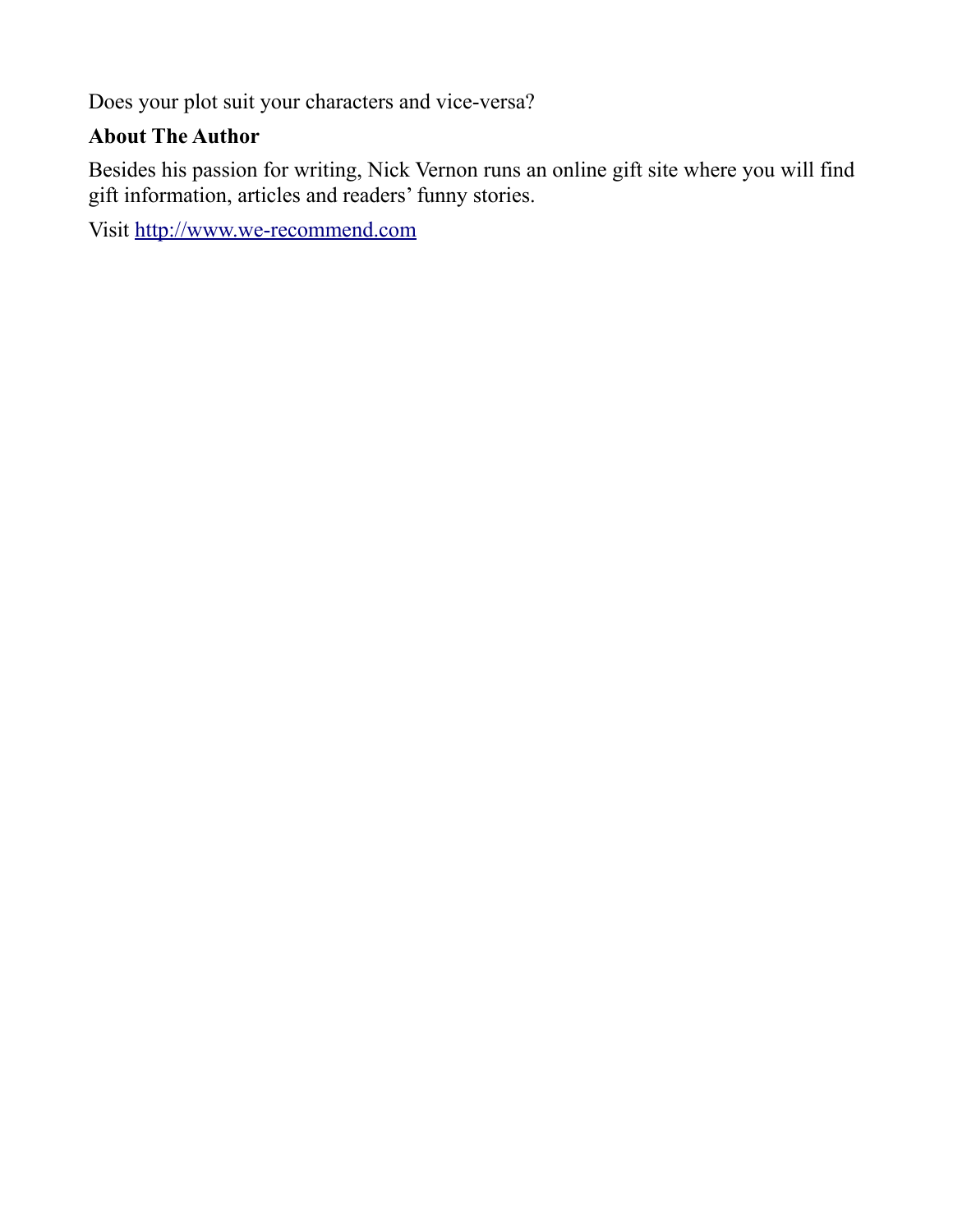## **9. Does Your Story Have A Theme? by: Nick Vernon**

Creative Writing Tips –

It should.

A theme is a one-line explanation of your story.. Every story should have one because our stories are about something.

When I say should, I mean that this isn't always the case. Especially so for beginner writers, who may not know, that the theme carries the story. Or even those who've been writing for years may not be aware of the importance of a theme.

And a theme is important.

A theme is what will keep you on track as you write the story.

What happens if you write without a theme in mind? Two things...

1. You stray from the subject

or

2. You write more than one story.

Let me give you an example of a story written with a theme in mind...

The theme to a story I once wrote was, 'Vanity Leads To Destruction.'

Very briefly, this story is about a female character that believed herself to be so beautiful, in the end she lost everything.

Writing this theme on a post-it note and sticking it on my computer, I was always reminded that my story had to revolve around this theme. Having a theme helped me stick to the story I had intended on writing and not stray from it – not even a little. It also helped me to focus only on what was essential to my story.

So according to my theme, 'Vanity Leads To Destruction'…

- Every action my character performed was to show her vanity
- Her goals sprung from her vanity
- What motivated her was her vanity
- Her words (dialogue) showed her vanity
- How she handled situations showed her vanity
- The interaction with other characters showed her vanity
- The conflict was a result of her vanity
- The highest peak in my story, the climax, showed an intense moment of whether her goal would be met (whether her vanity would work for, or against her)
- And the ending? The ending showed how she was led to destruction because of her vanity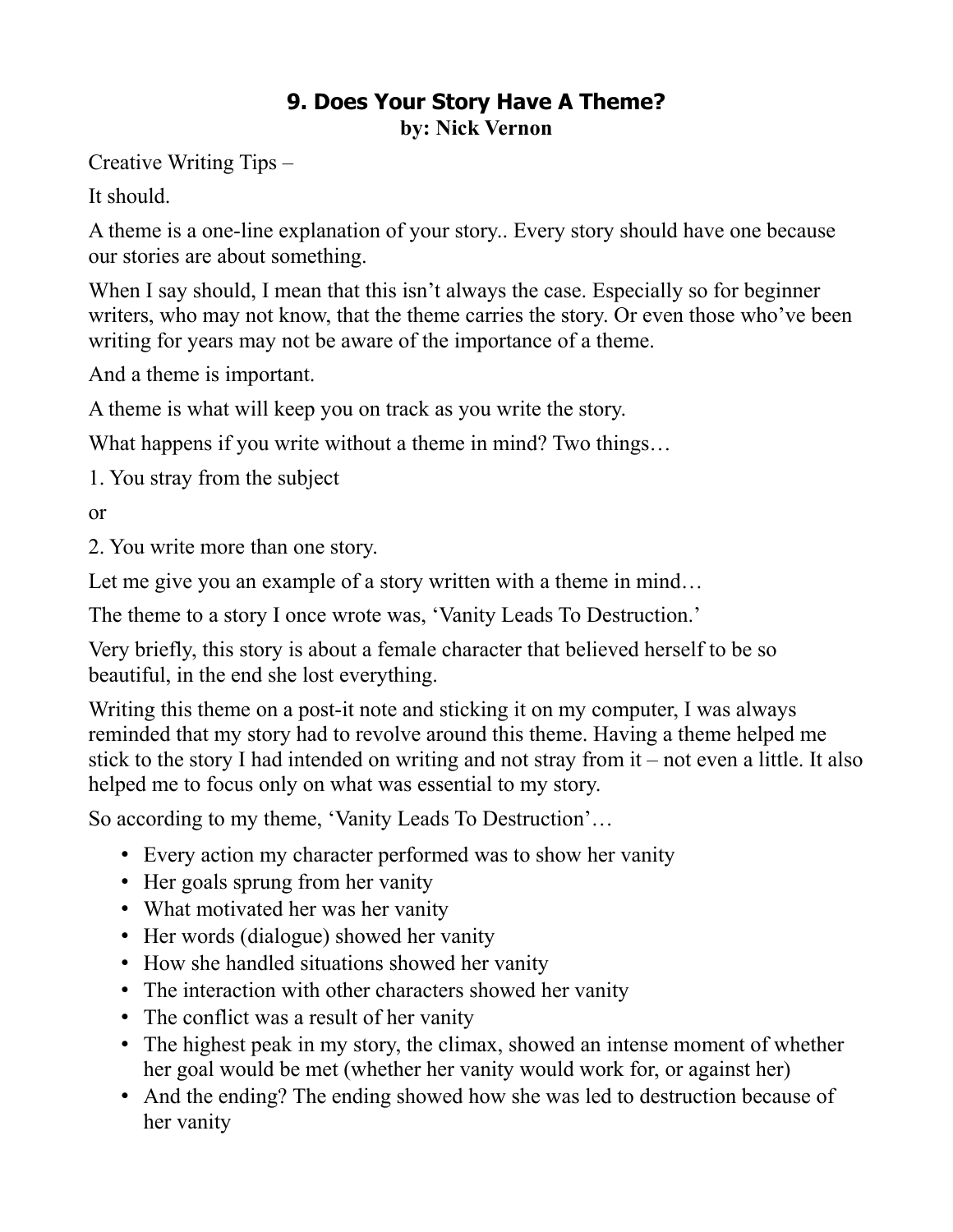By following my theme, everything in my story was precise.

If I showed my character not being vain in any instance, then I would've strayed from my theme.

Does your story have a theme?

~~~~~~~~~~~~~~

If you didn't consciously write with a theme in mind, then your story won't have one. Chances are, your story isn't focused. But then again there is the other possibility… At times we fluke things.

Perhaps without consciously knowing, a theme is running through your story.

Check your story to see if this is the case. If it is, are you sticking to the theme?

If you find that some parts of your story are straying from the theme, those parts will need to be changed to accommodate the theme.

Now the other possibility…

You don't have a theme and none is running through your story. That's okay. We can still save it. Read through your story and see what it's about. Then come up with the most appropriate theme to it - A theme that makes sense yet won't mean too much work to change the story.

Rewrite those parts that don't accommodate the theme.

It is easier if we come up with a theme while we are at the plotting stage. It saves all that rewriting but not to worry… You won't make the same error again in your next story!

## **About The Author**

Besides his passion for writing, Nick Vernon runs an online gift site where you will find gift information, articles and readers' funny stories.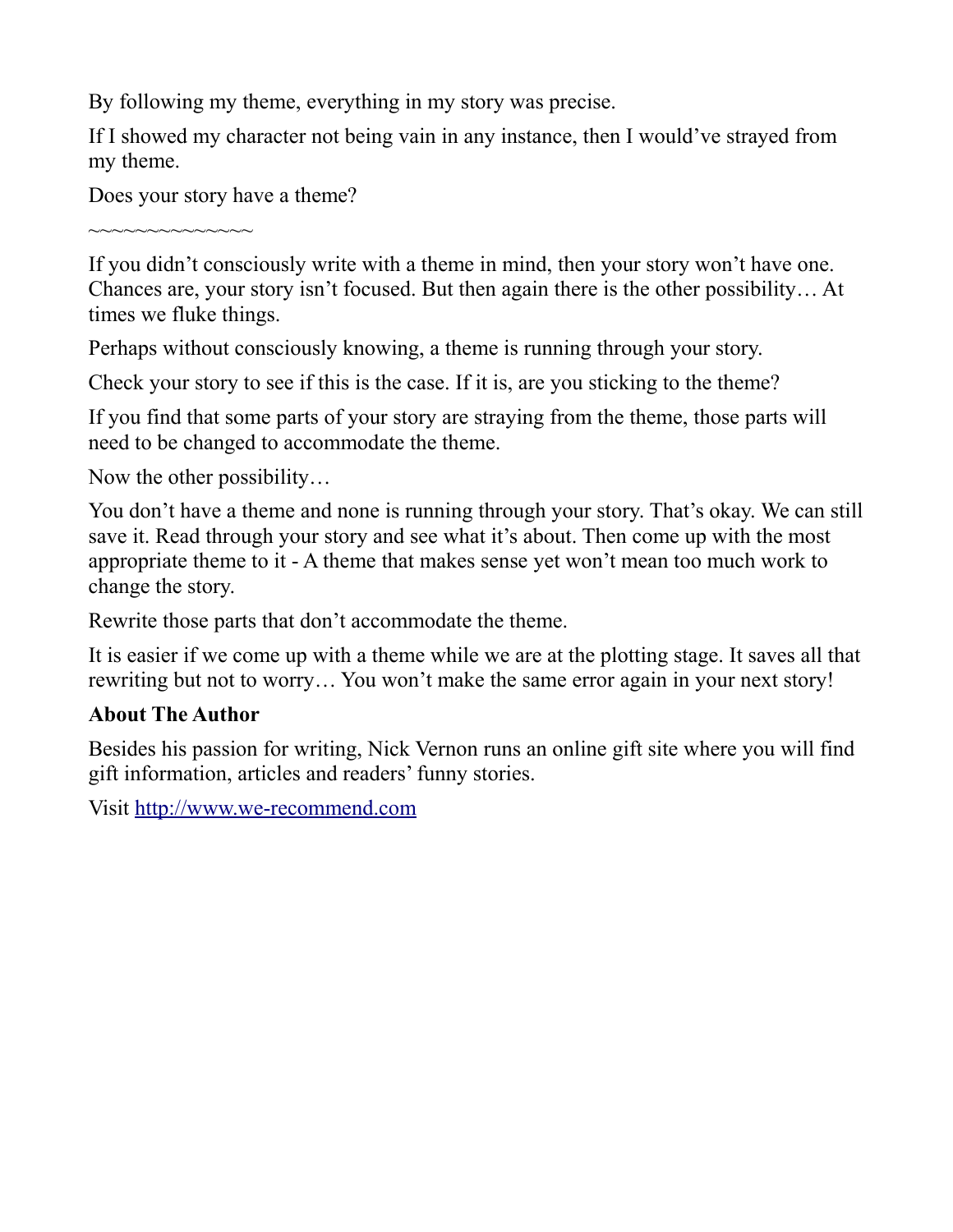## **10. Does Your Theme Contain Character, Conflict, Resolution? by: Nick Vernon**

Creative Writing Tips –

For a theme to work and the story, which will revolve around the theme, it has to contain three things…

- 1. Character
- 2. Conflict
- 3. Resolution

What's the reason for this?

If your theme doesn't contain these three essential elements, then you won't be writing a proper short story. It might turn out to be an essay instead.

Because without…

1) Characters

You can't achieve emotional depth. Readers become engrossed in stories because of the characters in them. They either become the character (sympathize), or read about an interesting person (empathize).

Emotional depth is achieved when readers use their imagination and senses and/or experiences to live the story through the characters.

2) Conflict

Your story will be boring. Why? Without conflict, something to stir things up, nothing happens. And a story, in which nothing happens, is one not worth writing about.

Your characters don't lead carefree lives. Well, not in the instance you are writing about them. In that part of their lives they are faced with a problem. They want something and can't get it because of the conflict, which is preventing them to do so.

And it's that conflict and the struggle the characters has to undergo that keeps us readers interested and in suspense. Will the character succeed or won't he? And when is this all going to happen? And how is it all going to happen?

## 3) Resolution

Something that starts has to finish, one way or another.

Once you have created great characters, which the reader will come to care about, and you have placed them in conflict, that conflict at the end of your story has to be resolved. The characters will achieve their goals or they won't.

That doesn't matter.

You can end your story as you please and as it suits your story – but you have to end it. Ending the story means resolving the conflict.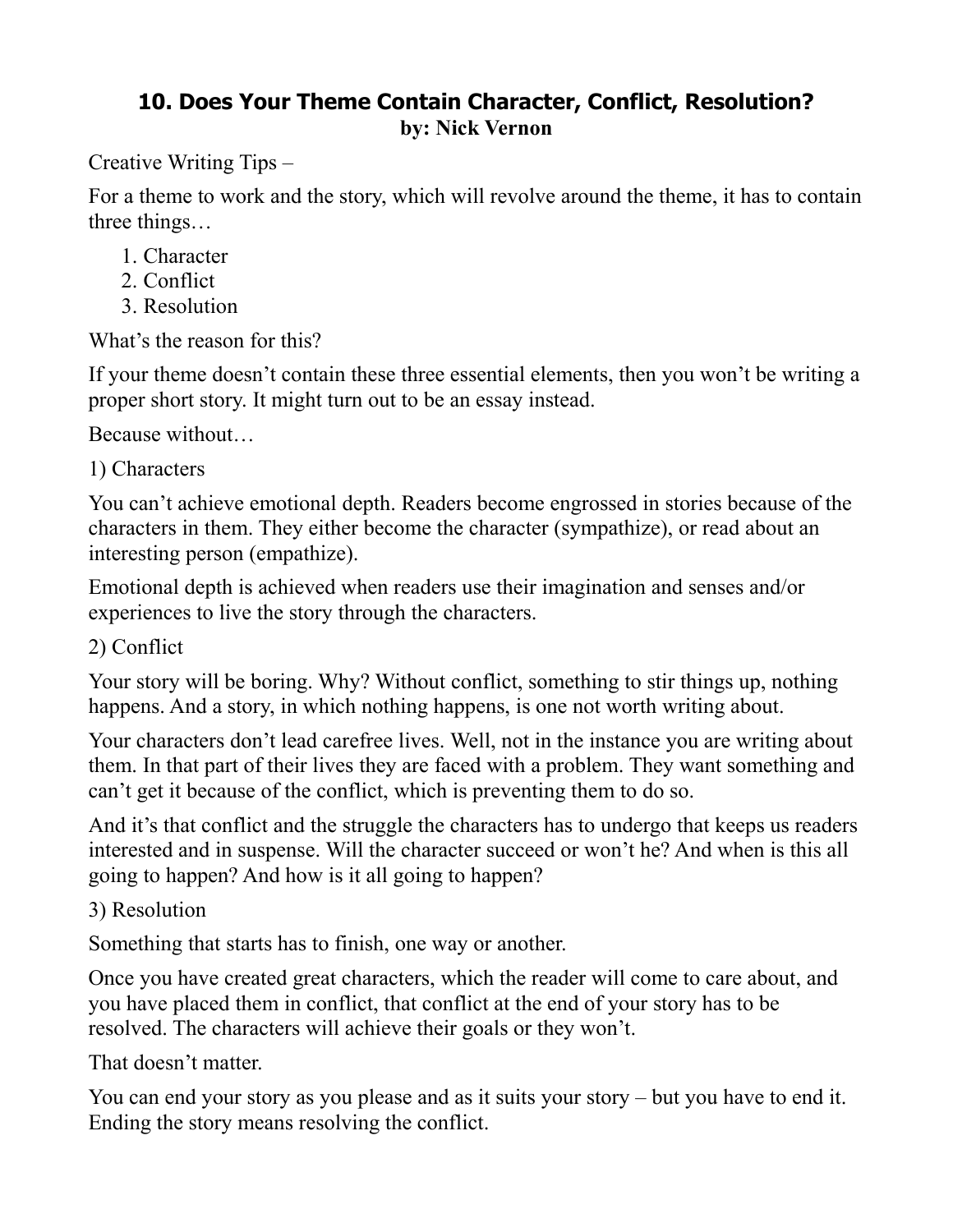Does your theme contain character, conflict, resolution?

### **About The Author**

Besides his passion for writing, Nick Vernon runs an online gift site where you will find gift information, articles and readers' funny stories.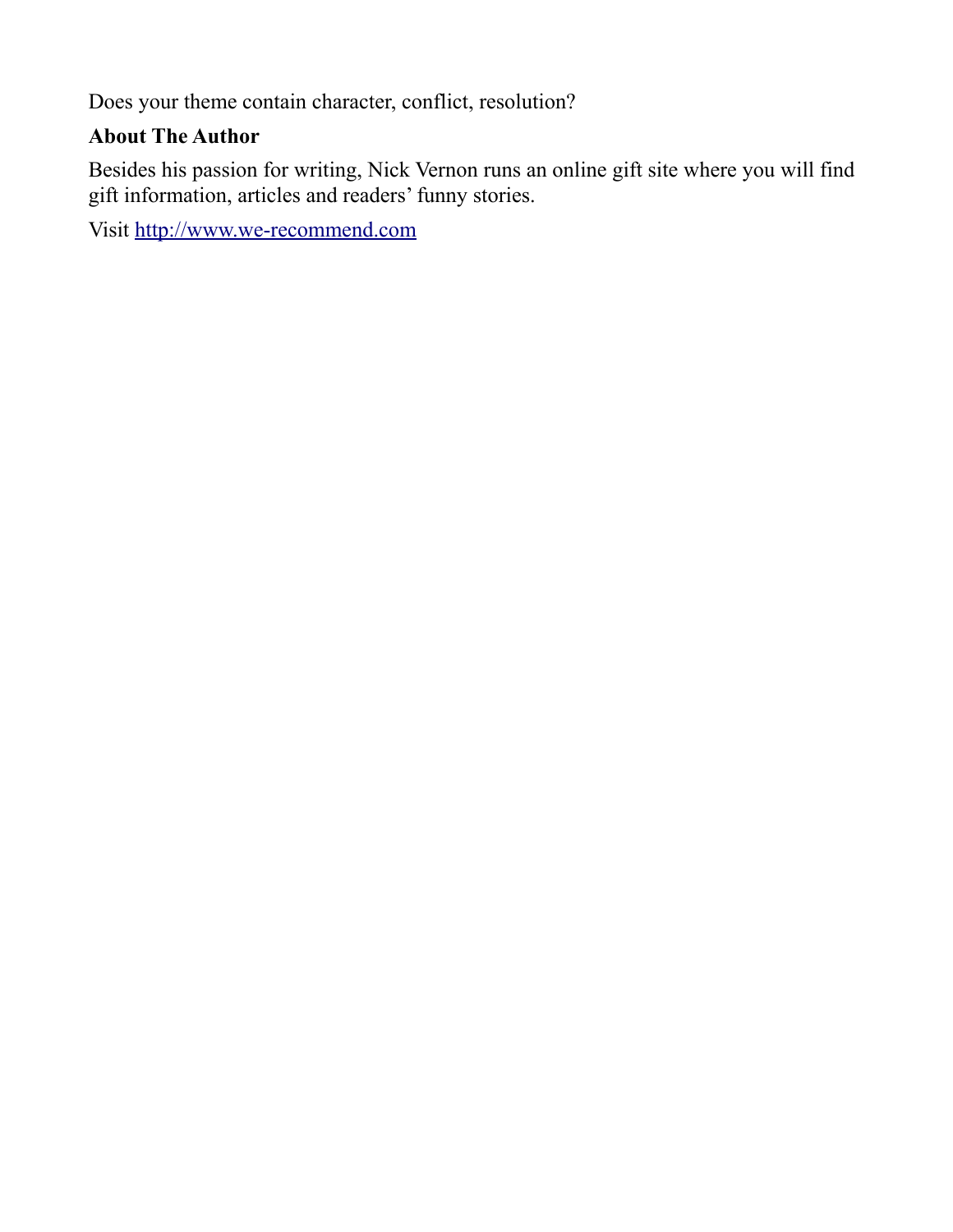## **11. Do You Know What A Plot Is? by: Nick Vernon**

Creative Writing Tips –

What a plot is and what a story is can be sometimes confusing. If you think they are the same… They are not. A plot is the outline of your story. The story is everything included.

I will illustrate the difference by asking you to visualize two pictures…

1. Visualize a skeleton.

Then

2. Visualize a body.

The skeleton is your plot. It's the outline of your story. It won't be visible when we flesh it out but it will still be there, holding your story together.

The body is your story. It's everything, which our story will contain, including the plot. The story is the plot fleshed out.

What does it mean to 'flesh it out?'

Let me show you.

I'll take a brief plot…

A man meets a woman and they fall in love. They encounter great difficulties because their family are against the relationship.

This is the outline of the story.

Now we are going to flesh it out and make it into a story. Fleshing it out means adding things to make this basic plot into a story. To do this we will add the rest of the ingredients such as…

- Setting Where will our story take place
- Dialogue What will be said and by whom
- Characters How many characters will our story contain? Who are they? What is their role?
- Problems What and how many problems will the couple encounter
- Goal What is the couple's goal?
- Conflict What is the conflict?
- Climax How is the conflict going to come to its peak?
- Ending Will their love win in the end?
- And anything else I'll need in my story

Once we have written up all these ingredients, this will be our plot fleshed out into a story.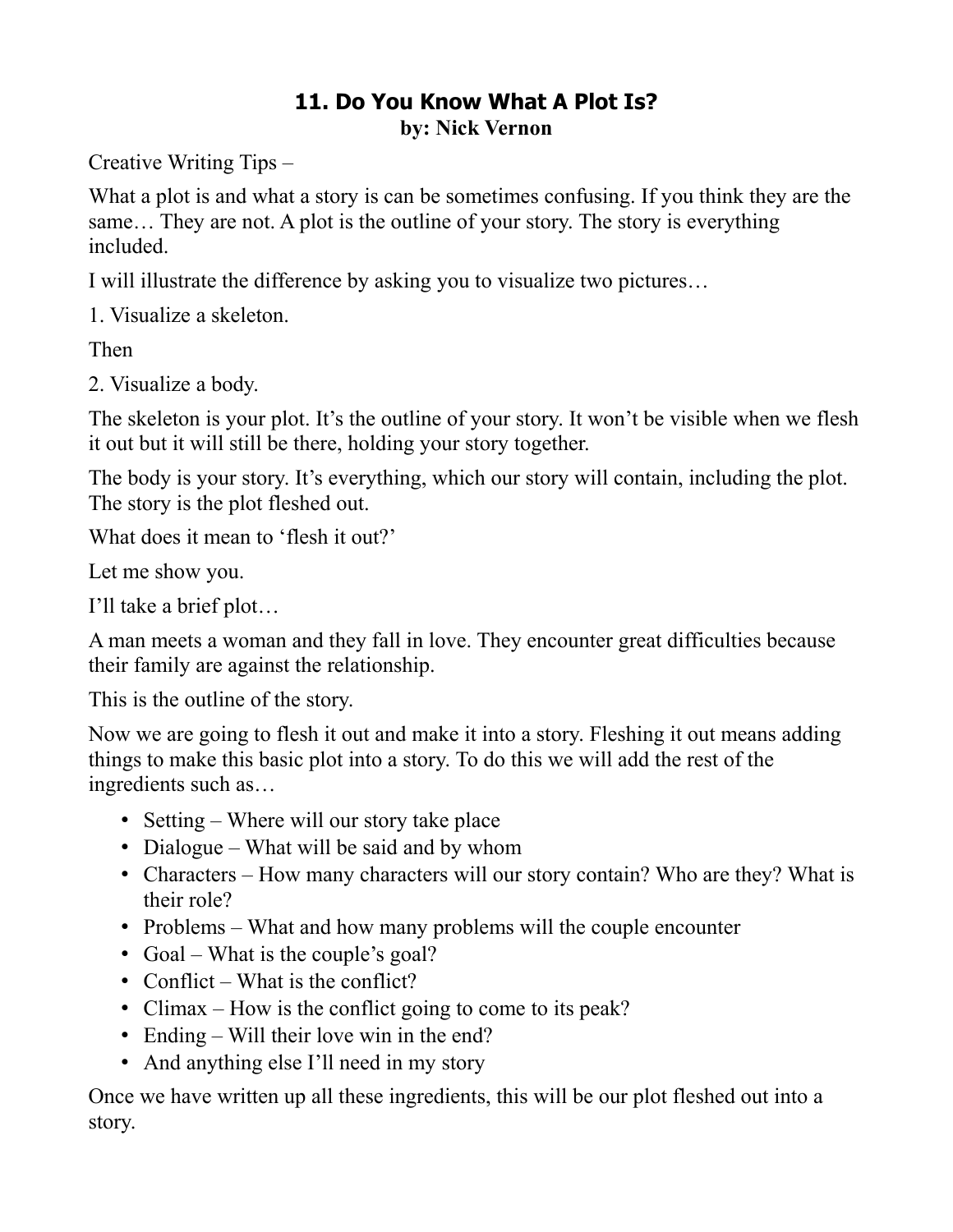#### **About The Author**

Besides his passion for writing, Nick Vernon runs an online gift site where you will find gift information, articles and readers' funny stories.